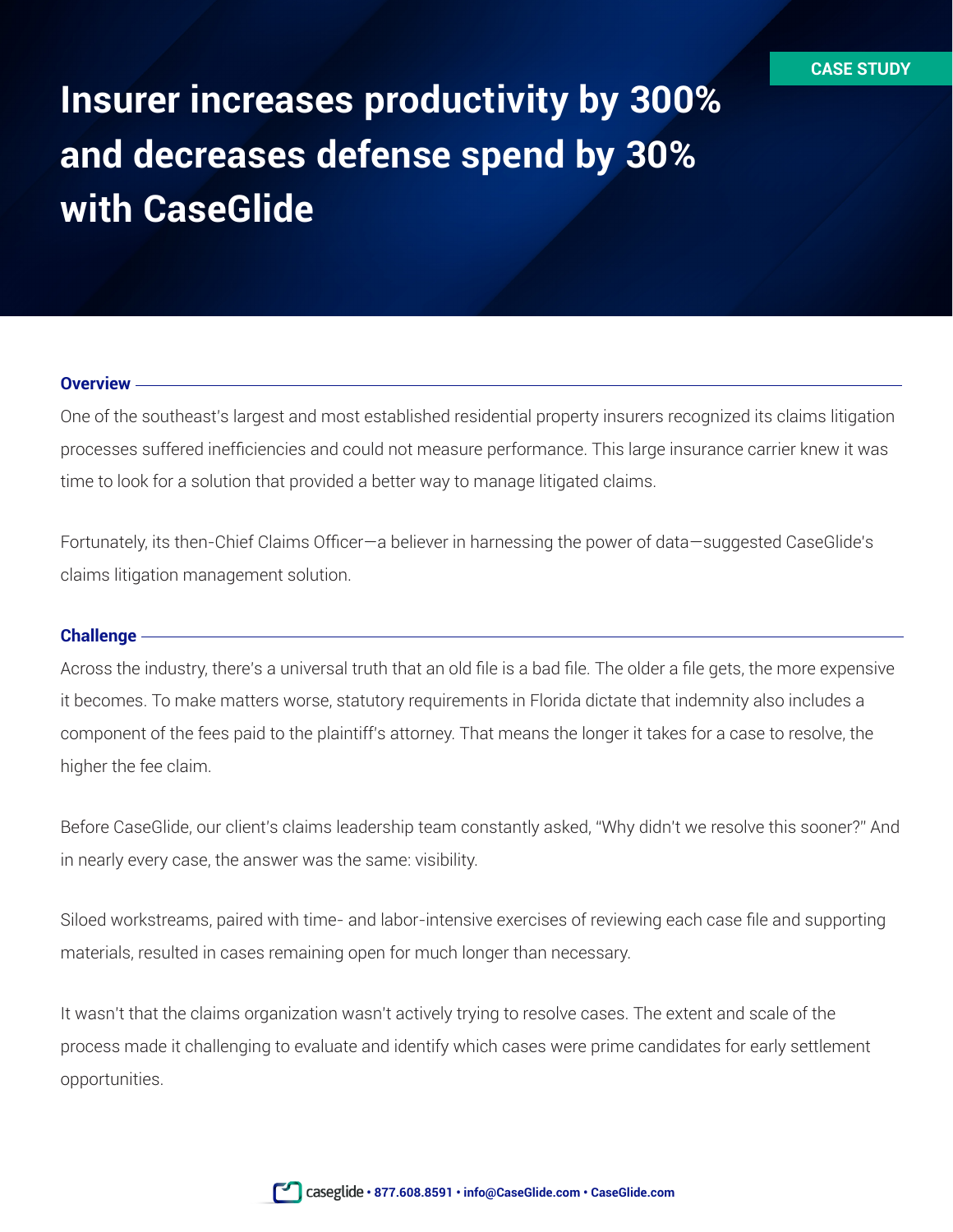# **Solution**

As someone with a keen interest in data, the company's former Chief Claims Officer understood how CaseGlide represented a conduit to the analytics, measurement capabilities, cost savings, and transparency the organization had always been missing. And over a series of months, the insurer slowly brought its adjusters, team managers, file handlers, and attorney partners on board.

Today, it uses nearly the entire breadth of CaseGlide's solutions and has increased visibility into its complete litigation management program. With CaseGlide's technology, the claims organization can now better forecast expenses, potential exposures, and reserving strategies across the organization.

Using CaseGlide's claims litigation management software settings, the insurer instituted a favorability scale on which all cases receive a rating/score between 1 and 5. A case with a score of one is highly likely to settle, and a score of five is highly expected to go to trial. The claims adjuster and defense counsel review the case and agree on the case's favorability rating. Over the course of the case, if the score is adjusted in either direction based on case activity or discovery, a notification is generated to raise awareness that the case is now more or less likely to settle. **This favorability scale allows both parties to work their cases more efficiently and stay on track with the chosen cases.**

In addition, the CaseGlide Settlement Standout report allowed leadership to quickly and easily identify all case files that are candidates for early settlement. This carrier's pre-determined criteria identified cases with a gap of 20% or less between offer and demand. This single tool in our claims litigation management software resulted in a significant reduction in defense spend by simply closing cases faster.

| | CaseGlide represented a conduit to the analytics, measurement capabilities, cost savings, and transparency the organization had always been missing.

However, CaseGlide's data isn't just providing increased visibility into what their attorney partners are working on—it's helping them select which attorneys are best for which cases. By analyzing the data, claims leaders can quickly source law firms' historical strengths and weaknesses, including the type of lawsuit and closing ratio.